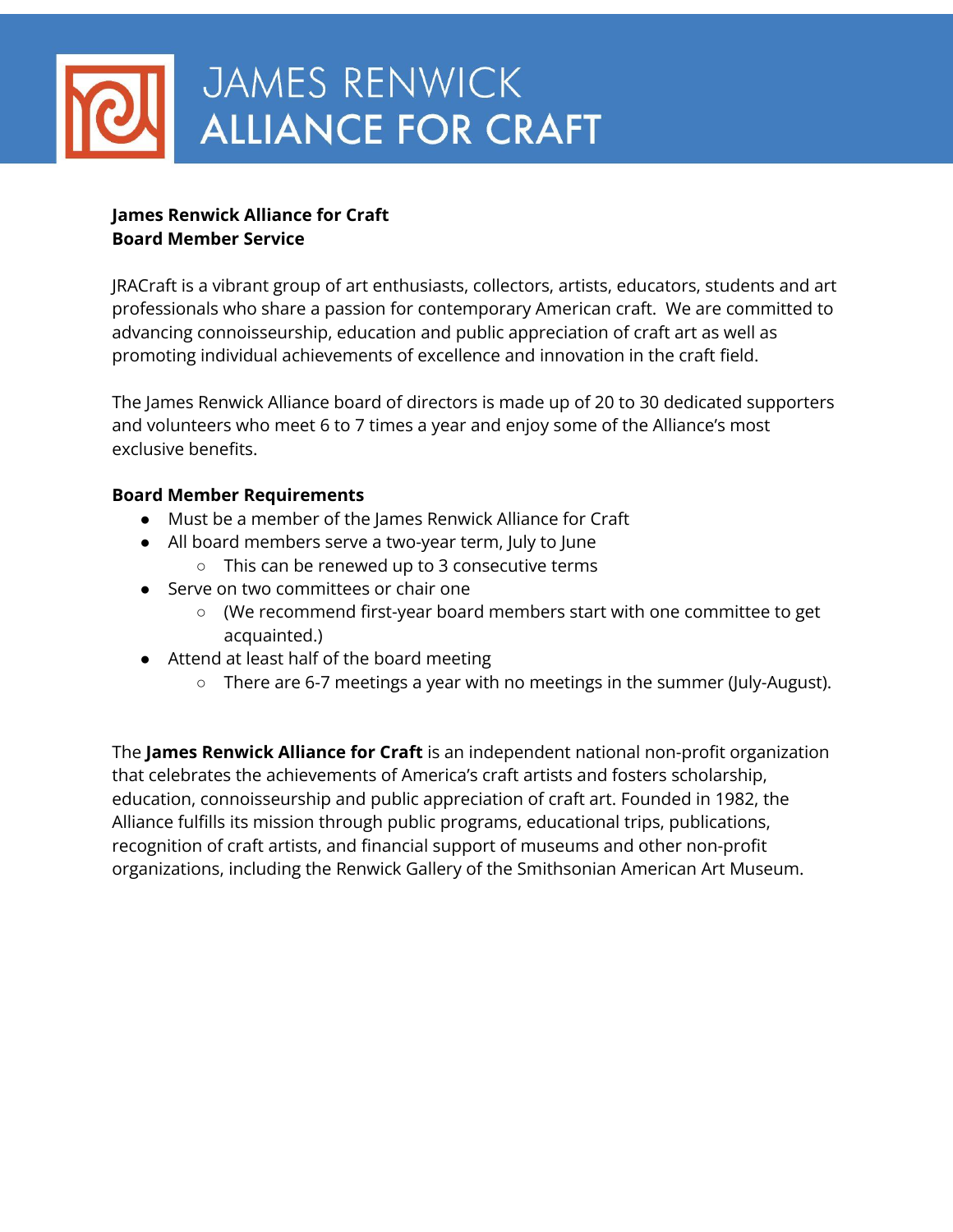

## JAMES RENWICK **ALLIANCE FOR CRAFT**

#### **Board Member Responsibilities**

- Know and support the vision, mission, and goals of the JRACraft
- Act as an ambassador and enthusiastic supporter of JRACraft to the community including the general public, the wider quilt world, collectors, members, volunteers, and staff
- Understand, plan, monitor, and strengthen the organization's programs and services
- Be familiar with committees, projects, programs, exhibitions, regions, events and other JRACraft endeavors through reading our Craft Quarterly, JRACraft emails and Board reports, familiarity with the website and asking questions for additional information
- Take advantage of opportunities to support JRACraft on social media, at art events and in other professional and personal settings
- Prepare for and participate in the 5-8 JRACraft Board meetings held most months through September through May on third Tuesdays or notify the secretary of absences
- Actively serve a minimum of one year term and consider joining a different committee after six years
- Maintain confidentiality of Board business
- Serve in or lead at least one committee
- Support the Executive Director and assist in the annual Executive Director's review as needed by the President
- Assess the performance of committees and make recommendations when needed
- Consider the board needs of JRACraft and actively make suggestions for new board members to the planning & nominating chair
- Attend and volunteer at JRACraft events, and trips.
- Understand fiduciary responsibility to JRACraft, and act to foster sound fiscal management
- Support the organization as a financial priority of your philanthropic giving
- Maintain membership in an appropriate category
- Participate in our annual Spring Craft Weekend by donating, purchasing, or actively promoting the event
- Recognize that fundraising is a major revenue stream for JRACraft and that Board members play an active role in thanking, and maintaining good relationships with donors, and cultivating
- Report all potential conflicts of interest to the Board annually and without delay when a new conflict arises, as required by the JRACraft conflict of interest policy